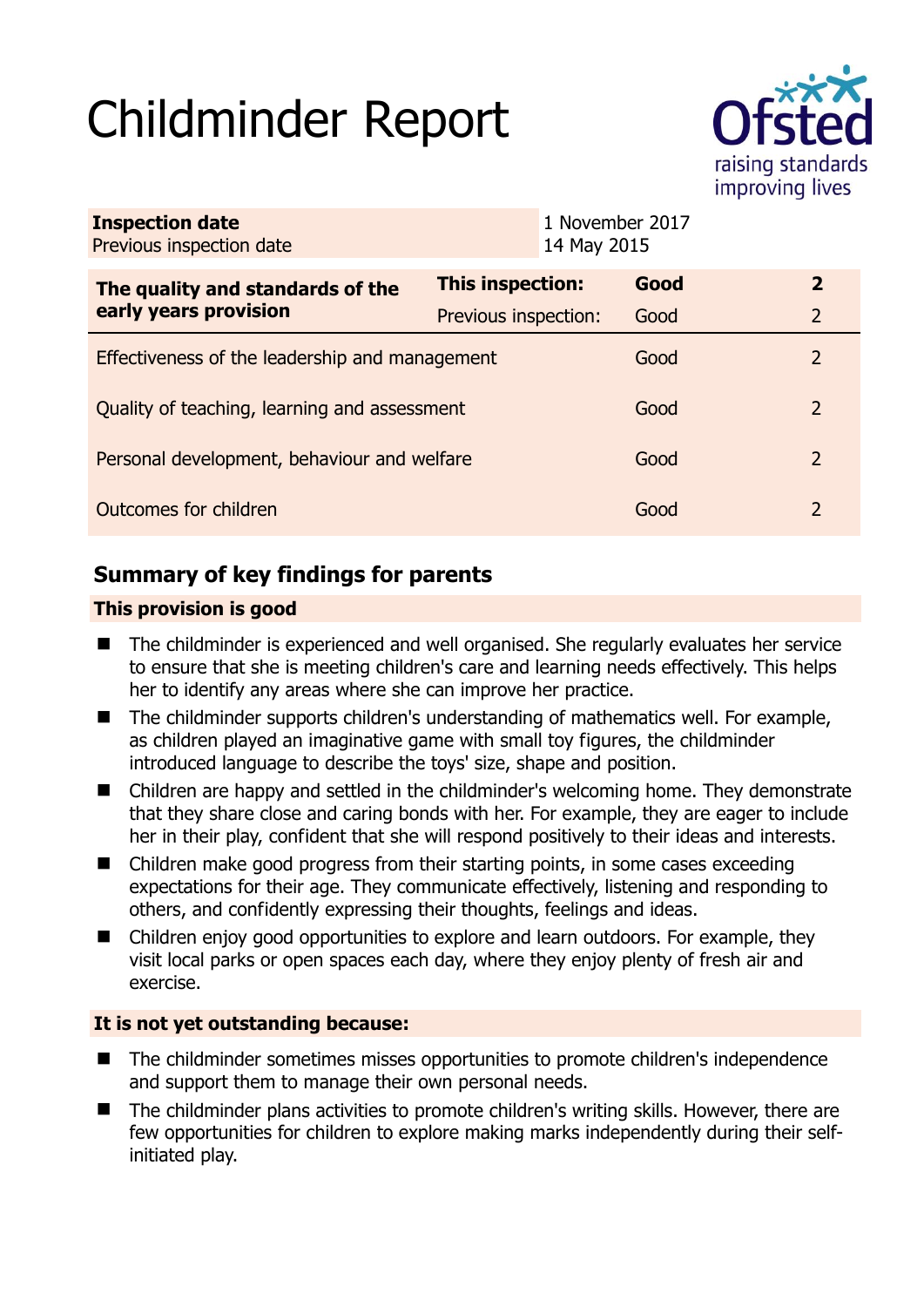# **What the setting needs to do to improve further**

#### **To further improve the quality of the early years provision the provider should:**

- $\blacksquare$  strengthen opportunities for children to do things for themselves to further enhance their independence
- extend the opportunities for children to explore different ways to make marks and practise writing to support their early literacy.

#### **Inspection activities**

- The inspector observed a range of indoor activities and discussed these with the childminder, to assess the quality of teaching and its impact on children's learning.
- The inspector held discussions with the childminder at various points throughout the inspection.
- The inspector looked at a sample of the childminder's documentation.
- The inspector observed and spoke to children during the inspection and considered their views and experiences.
- The inspector took account of parents' views from their written feedback.

#### **Inspector**

Sarah Crawford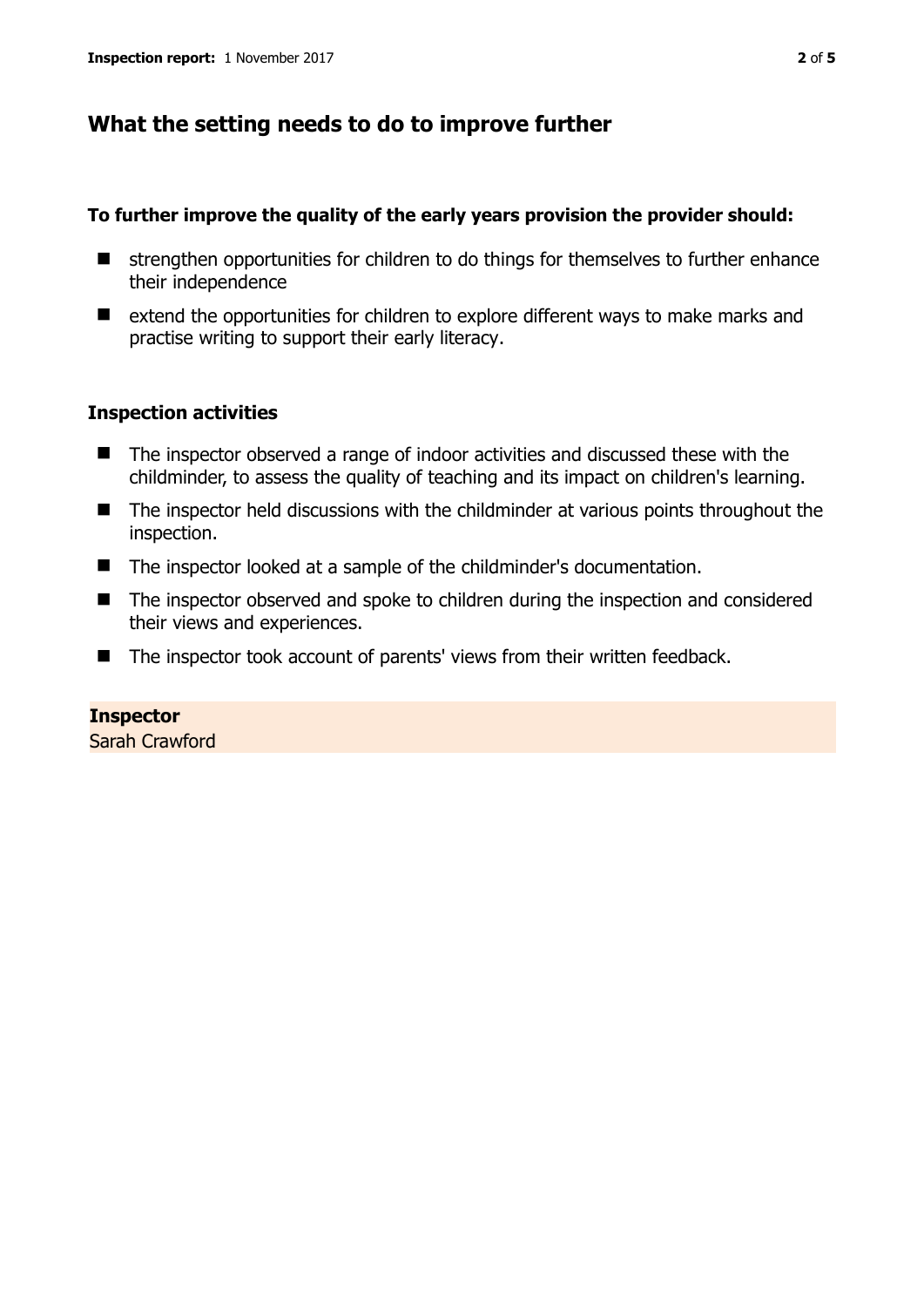# **Inspection findings**

### **Effectiveness of the leadership and management is good**

The childminder is committed to consistently improving her professional skills and knowledge. For example, she regularly meets with other childminders to share ideas and discuss how she can improve her teaching practice. The childminder makes effective use of training to help keep the children she cares for safe and healthy. Safeguarding is effective. The childminder knows the signs which might indicate a child is at risk from harm and she understands her duty to report any concerns about a child's welfare. The childminder uses risk assessments effectively to ensure that her home is safe and secure, and to make certain that the places she visits with children are suitable.

# **Quality of teaching, learning and assessment is good**

The childminder observes children and regularly assesses their development to ensure that they are progressing well. She plans a good range of activities based on children's interests and what they need to learn next. For example, she enhanced children's knowledge and interest in camping, providing toys and books to help them explore their ideas and extend their imaginative play. The childminder develops strong relationships with parents. She ensures that there is very good exchange of information about children's learning and development. This gives her a thorough understanding of children's needs, and helps parents to support children's learning at home. Parents speak highly of the childminder's service and feel she teaches their children well.

# **Personal development, behaviour and welfare are good**

Children develop a good understanding of different people and communities. For example, they regularly visit the diverse range of shops and cafes in their local area. This enables them to socialise with people of different backgrounds and abilities, and to discover food from various parts of the world. The childminder works in partnership with parents to help children enjoy healthy lifestyles. For instance, she encourages them to include fresh fruit and vegetables in children's packed lunches each day. The childminder has a calm approach and uses consistent reminders to help children learn about rules and boundaries. Children's behaviour is good.

# **Outcomes for children are good**

Children are confident and enthusiastic learners. They develop skills to support their future learning and help them to prepare for school. Children show high levels of involvement and perseverance during self-chosen activities. For instance, they skilfully fit together jigsaw puzzles. Children express their imaginations as they make up simple stories, games and songs, based upon their own experiences and their knowledge of characters from children's books.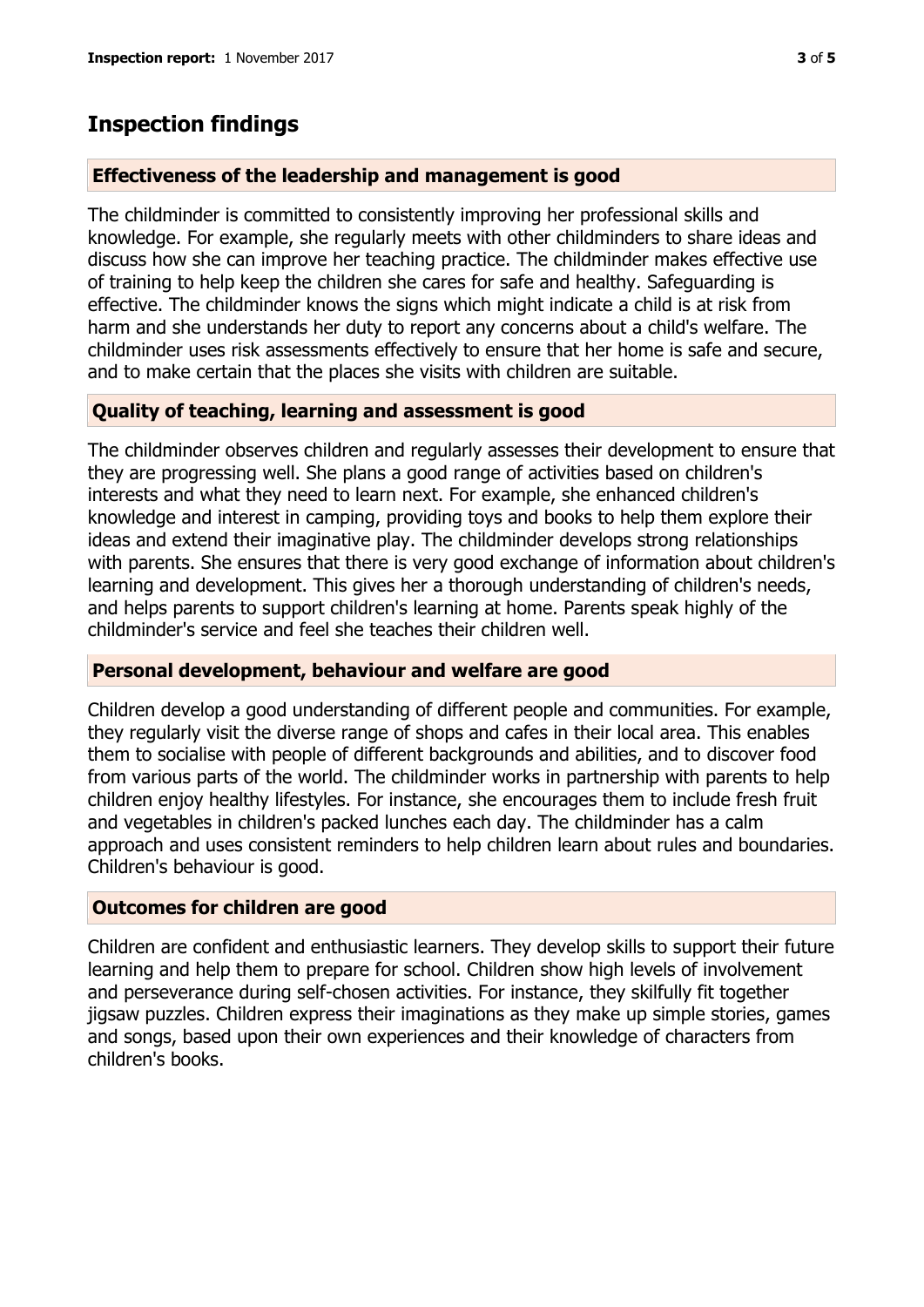# **Setting details**

| Unique reference number          | EY295485                                               |  |
|----------------------------------|--------------------------------------------------------|--|
| <b>Local authority</b>           | <b>Waltham Forest</b>                                  |  |
| <b>Inspection number</b>         | 1092128                                                |  |
| <b>Type of provision</b>         | Childminder                                            |  |
| Day care type                    | Childminder                                            |  |
| <b>Registers</b>                 | Early Years Register, Compulsory Childcare<br>Register |  |
| Age range of children            | $2 - 3$                                                |  |
| <b>Total number of places</b>    | 6                                                      |  |
| Number of children on roll       | $\overline{2}$                                         |  |
| <b>Name of registered person</b> |                                                        |  |
| Date of previous inspection      | 14 May 2015                                            |  |
| <b>Telephone number</b>          |                                                        |  |

The childminder registered in 2004. She lives in Walthamstow in the London Borough of Waltham Forest and provides care all day on Tuesdays, Wednesdays and Thursdays, throughout most of the year.

This inspection was carried out by Ofsted under sections 49 and 50 of the Childcare Act 2006 on the quality and standards of provision that is registered on the Early Years Register. The registered person must ensure that this provision complies with the statutory framework for children's learning, development and care, known as the early years foundation stage.

Any complaints about the inspection or the report should be made following the procedures set out in the guidance 'Complaints procedure: raising concerns and making complaints about Ofsted', which is available from Ofsted's website: www.gov.uk/government/organisations/ofsted. If you would like Ofsted to send you a copy of the guidance, please telephone 0300 123 4234, or email enquiries@ofsted.gov.uk.